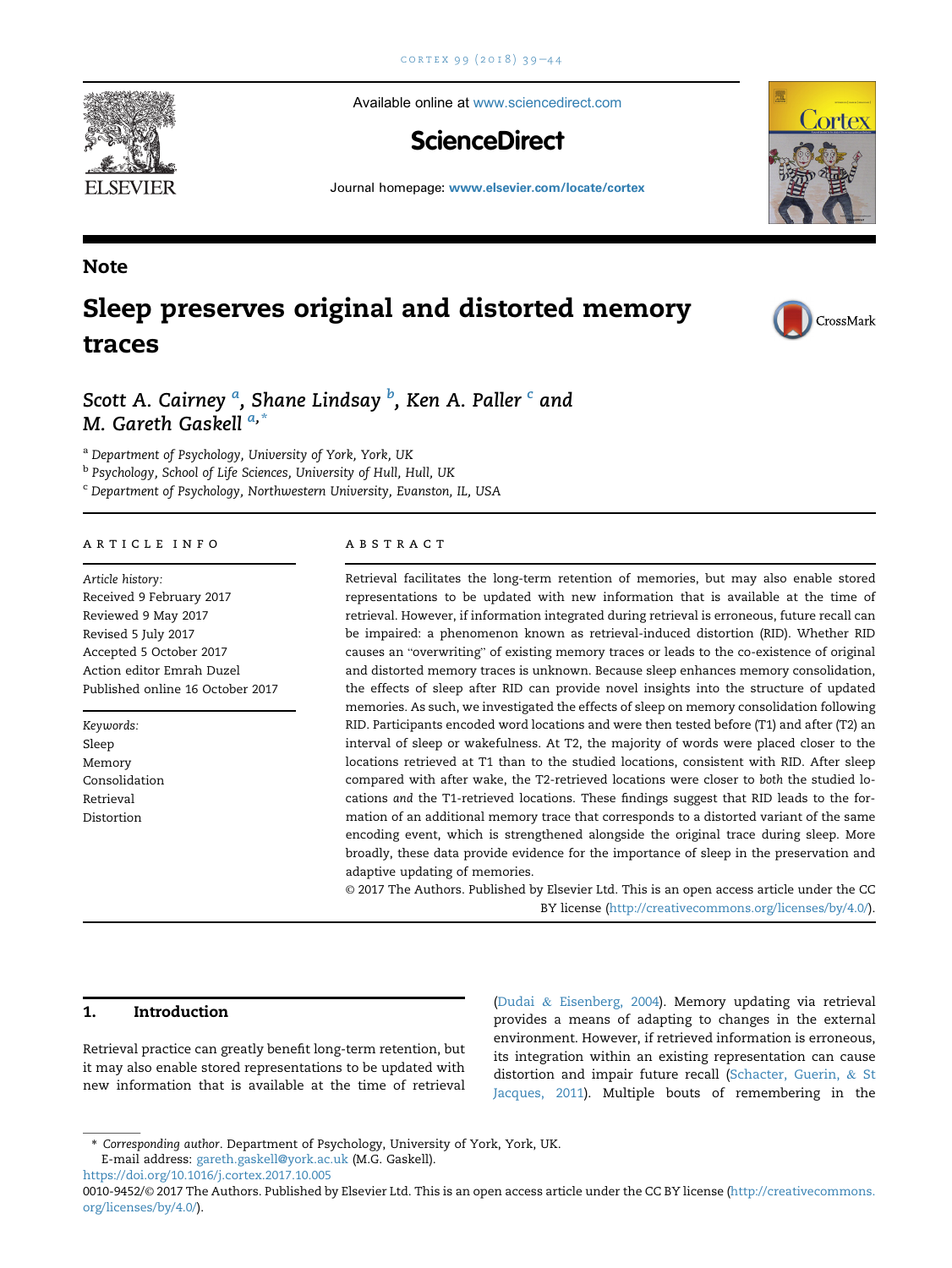absence of suitable feedback and correction may therefore lead to substantial memory inaccuracies.

Such retrieval-induced distortion (RID) was demonstrated by [Bridge and Paller \(2012\).](#page-5-0) Participants learned a set of object locations and were then tested on all objects immediately after training, on a subset of objects the following day, and again for all objects another day later. RID was observed as locations recalled in the final test were preferentially closer to the locations recalled the prior day than to the locations that were originally learned. Moreover, brain potentials at the time of intervening retrieval predicted later memory distortion. Thus, rather than simply strengthening memory for the studied information, retrieval promoted the storage of retrieved information, which was often inaccurate.

Standard models of systems consolidation propose that episodic memories are initially dependent on both the hippocampus and neocortex, but become gradually independent of the hippocampus as consolidation unfolds [\(Marr, 1971;](#page-5-0) [McClelland, 2013; McClelland, McNaughton,](#page-5-0) & O'[Reilly, 1995\)](#page-5-0). The multiple trace-transformation (MTT) account of memory, by contrast, proposes that the hippocampus is involved in the retrieval of episodic memories for as long as they exist ([Moscovitch](#page-5-0) & [Nadel, 1998; Nadel](#page-5-0) & [Moscovitch, 1997; Winocur,](#page-5-0) [Moscovitch,](#page-5-0) & Bontempi, 2010; Winocur, Moscovitch, & [Sekeres,](#page-5-0) [2013\)](#page-5-0). A central tenet of this model is that each time an episodic memory is retrieved it is re-encoded within the hippocampus as a new trace with unique contextual properties. Thus, the more often a memory is retrieved, the greater the number of corresponding hippocampal traces that will exist. Neocortical networks may therefore draw upon these traces to support a gistlike, decontextualised version of the original memory. From an MTT perspective, RID may lead to the presence of an additional hippocampal memory trace that corresponds to a distorted variant of the same encoding event. Subsequent retrieval operations would then draw upon both the original and distorted traces, resulting in a blend of the two. Alternatively, if the hippocampus does not re-encode distinct episodic traces during retrieval, then memory updating and distortion may result from some form of "overwriting" within relevant neural networks. Retrieval operations in this framework would then utilise only a single, distorted trace during memory recall.

There is now robust evidence that sleep facilities the consolidation of hippocampal-dependent, episodic spatial memories ([Rasch, Buchel, Gais,](#page-5-0) & [Born, 2007; Rudoy, Voss,](#page-5-0) [Westerberg,](#page-5-0) & [Paller, 2009; Wilhelm, Diekelmann,](#page-5-0) & [Born,](#page-5-0) [2008\)](#page-5-0). How sleep influences originally-learned and distorted spatial memories can thus provide novel insights into the neurocognitive mechanisms of memory updating. Accordingly, we examined the effects of sleep on memory consolidation following RID. Participants encoded word locations and were then tested before (T1) and after (T2) a period of sleep or wakefulness. RID was indicated when T2-recalled locations were closer to T1-recalled locations than to the studied locations. Thus, the distance between locations recalled at T1 and T2 provided an index of distorted memory content. However, the change in word-location error (distance between the studied and recalled locations) from T1 to T2 provided an index of original memory content.

We predicted three possible outcomes. First, if memory updating is achieved by an "overwriting" of existing information at retrieval, then sleep after RID should strengthen distorted but not original memory content (i.e., better recall of T1 locations but not studied locations after sleep vs wake). Second, if RID leads to an additional memory trace for the distorted location, then sleep should strengthen this and the original location trace to similar extents (i.e., better recall of both T1 and studied locations after sleep vs wake). Third, if post-retrieval memory traces are in some way subsidiary to original memory traces, then sleep should preferentially strengthen the original location memories (i.e., better recall of the studied locations than the T1 locations after sleep vs wake).

#### 2. Materials and methods

#### 2.1. Participants

Sixty healthy males were randomly assigned to a sleep group  $(n = 30,$  mean  $\pm$  SD age = 19.77  $\pm$  1.33 years) or a wake group ( $n = 30$ , mean  $\pm$  SD age = 20.10  $\pm$  1.49 years). Participants had no history of sleep, psychiatric or neurological disorders, were medication-free and had not consumed alcohol/caffeine within 24 h of the study.

#### 2.2. Procedure

Two sessions were separated by a 120-min interval (see [Fig. 1A](#page-2-0)). The first session commenced at 9pm (enabling the sleep group to have a normal bed time), and began with a word-location task. For each 3 sec trial of an initial passive viewing phase, participants viewed a rectangular box containing one of 50 words from [Maki, McKinley, and Thomson \(2004\)](#page-5-0). Word boxes were presented on a grid background and appeared in randomised screen locations. After two passive viewing rounds, participants carried out an active learning phase. For each trial, one of the 50 words was presented centrally and, using the mouse, participants moved it to the location studied at passive viewing. The word then reappeared in the studied (i.e., correct) location for 3 sec. After two active learning rounds, words that had been consecutively placed within a standardised distance of 150 pixels (4.8 cm on our 27" 1920  $\times$  1080 display) from the studied location were dropped from the task and active learning continued until this criterion was met for all remaining words ([Bridge](#page-5-0) & [Paller, 2012; Cairney, Lindsay, Sobczak, Paller,](#page-5-0) & [Gaskell, 2016\)](#page-5-0). There was a marginal group difference in the number of rounds required to reach the criterion for all 50 words [sleep group mean  $\pm$  SD = 10.00  $\pm$  2.95 rounds; wake group mean  $\pm$  SD = 12.00  $\pm$  4.50 rounds; t(58) = 2.04, p = .05]. Importantly, however, there were no significant group differences in memory performance at baseline (see Section [3](#page-2-0)). The first of two tests (T1) for all 50 word locations was then carried out. This followed the same procedures as one round of active learning, but without location feedback. As a secondary assessment of declarative memory, participants then completed a word pair task. Details of this task and the results are available in the Supplementary Materials. Afterwards (~11pm), sleep group participants went to bed for 90 min. Sleep was confirmed with polysomnography. After waking, these individuals took a 30 min break to recover from sleep inertia. Participants in the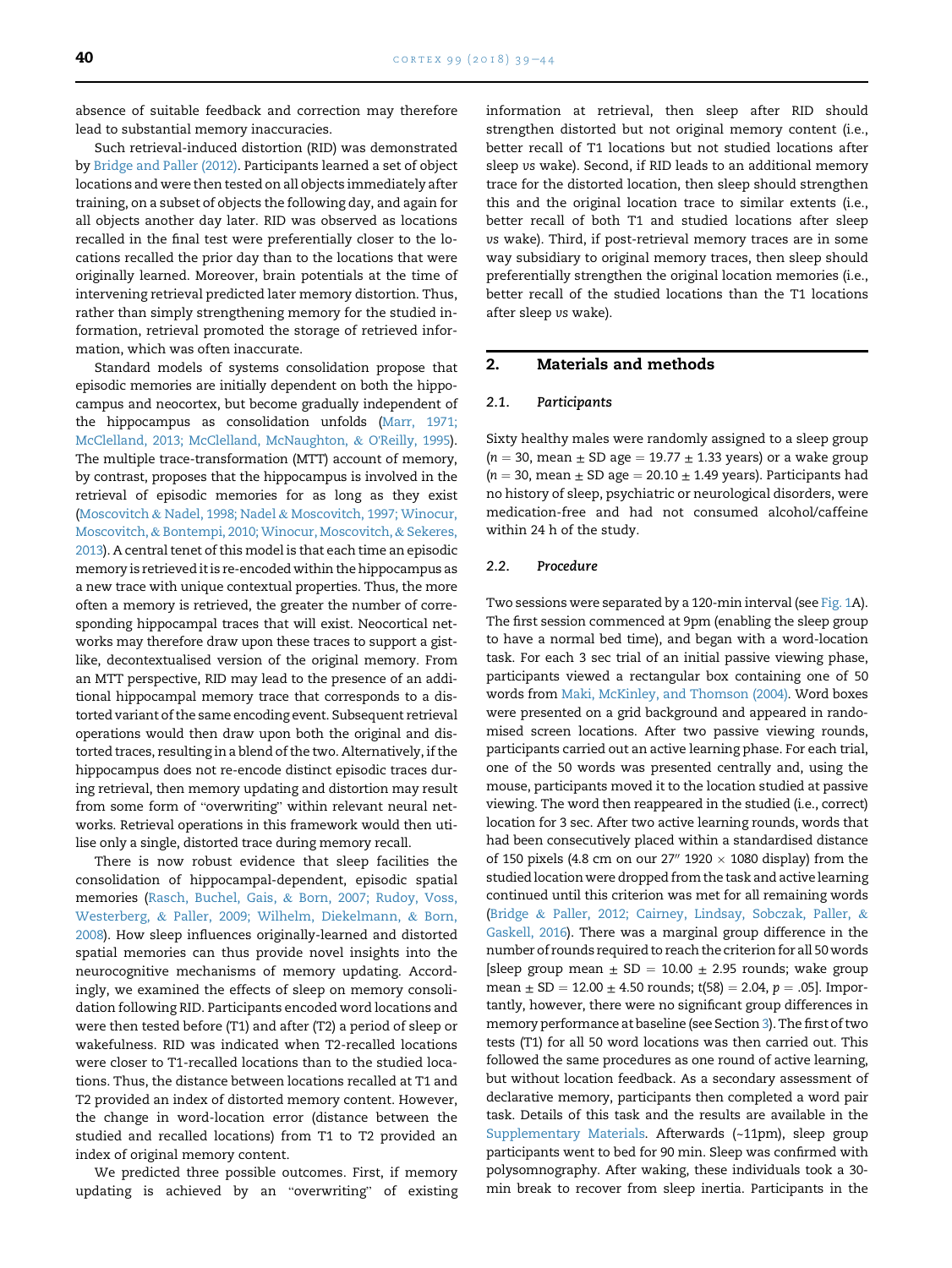<span id="page-2-0"></span>

Fig.  $1 - [A]$  Schematic overview of the experimental procedures used in this study. The darkened word box in the active learning phase represents word-location feedback. [B] Schematic overview of how our various measures were computed. RID was indicated when the location recalled at the delayed test (T2) was closer in distance to the location recalled at the immediate test (T1) than to the studied location (i.e., RID index >0).

wake group watched nature documentaries throughout this 120-min period. In session two, all participants repeated the word-location test (T2) and completed a word pair test.

# 3. Results

#### 3.1. Pre-study sleep and alertness

Participant groups were matched for hours slept during the night preceding the study [mean  $\pm$  SEM, sleep group: 7.73  $\pm$  .14, wake group:  $7.51 \pm .15$ , t(58) = 1.11,  $p = .27$ ] and alertness [\(Hoddes,](#page-5-0) [Zarcone, Smythe, Phillips,](#page-5-0) & [Dement, 1973\)](#page-5-0) at Session 1 [mean  $\pm$  SEM, sleep group: 2.83  $\pm$  .13, wake group: 2.50  $\pm$  .16,  $t(58) = 1.65$ ,  $p = .11$ ] and Session 2 [mean  $\pm$  SEM, sleep group:  $3.30 \pm .13$ , wake group:  $3.53 \pm .23$ , t(58) = .88, p = .39].

#### 3.2. Spatial memory and RID

To assess spatial memory accuracy, word-location error scores were created for T1 and T2 by calculating for each word the distance (cm) between the recalled and studied locations (see [Table 1,](#page-3-0) Fig. 1B). RID was indicated when the location recalled at T2 was closer to the location recalled at T1 than to the studied location [\(Bridge](#page-5-0)  $&$  [Paller, 2012](#page-5-0)). The distance between T2 and T1 locations was calculated for each word and subtracted from the T2 word-location error score to create a RID index. A RID index >0 therefore suggests that RID occurred for that word. A positive mean RID index was observed in all participants. The overall mean RID index was significantly greater than zero  $[mean \pm SEM = .65 \pm .07, t(59) = 9.57, p < .001]$ and a RID index>0 was observed across 66.1% of all trials (sleep group: 67.0%, wake group: 65.13%). Mean RID indices did not differ between the sleep and wake groups  $[t(58) = .27, p = .79]$ .

An alternative interpretation of a RID index >0 is that the location memories formed during training were already inaccurate, with T1 and T2 retrievals both being attempts to retrieve this same encoded location. For example, the encoded location of an item might be  $2-3$  cm away from the studied location and still be classed as correct based on the learning criterion (<4.8 cm). If T1 and T2 retrieval attempts are both within 1 cm of this inaccurately encoded location, then the T2 location would be closer to the T1 location than to the studied (correct) location. To assess this interpretation, we calculated the distance between the T2 location and the last location recalled by participants in the active learning phase of training (a reasonable indicator of the encoded location, see [Table 1](#page-3-0)). Across all participants, this distance was significantly greater than the distance between T2 and T1  $|t(59) = 5.76$ ,  $p < .001$ ], suggesting that a RID index >0 reflected a genuine distortion effect of T1 retrieval, rather than poor initial encoding. Like the RID index, this subsidiary measure of distortion  $[(T2-Active Learning distance) - (T2-T1 distance)]$ was comparable between the sleep and wake groups [mean  $\pm$  SEM, sleep group: .42  $\pm$  .09, wake group: .31  $\pm$  .09,  $t(58) = .84$ ,  $p = .41$ ]. See the Supplementary Materials for further analyses utilising active learning locations.

# 3.3. The effects of sleep

Equivalent RID indices between the sleep and wake groups could mean that sleep had no influence on the retention of distorted memories. However, the results instead suggest that sleep had a positive influence on memory for both the studied locations and the T1-retrieved locations. A Test (T1/T2)  $\times$  Group (Sleep/Wake) mixed ANOVA conducted on word-location error scores found no main effect of Group  $[F(1,58) = 2.88, p = .10]$ , but a main effect of Test  $[F(1,58) = 42.06, p < .001]$ , with studied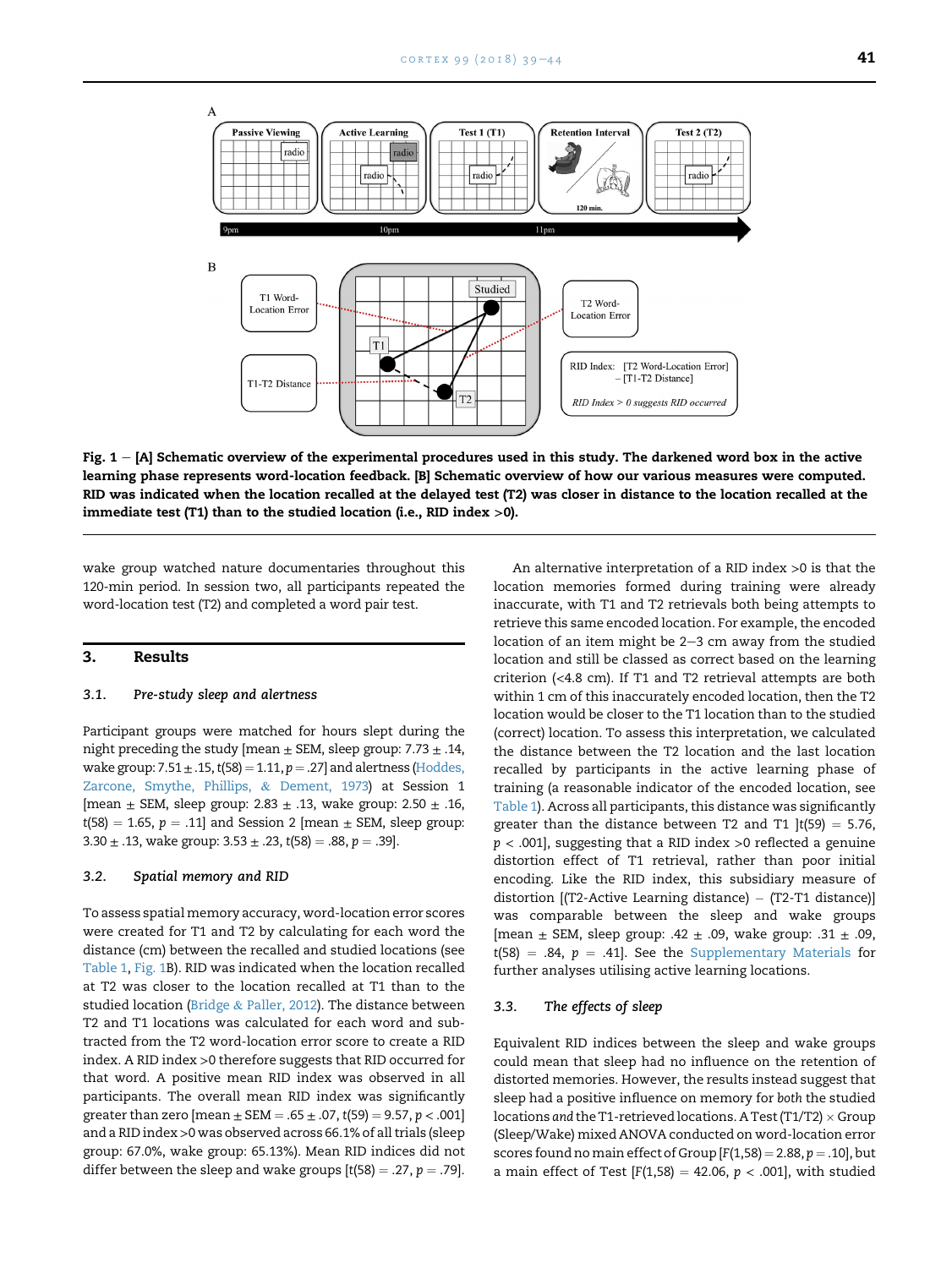<span id="page-3-0"></span>Table 1 - [A, B] Word-location error (i.e., distance between the recalled locations and studied locations) at T1 or T2. [C] Wordlocation memory decay (i.e., the increase in word-location error from T1 to T2). [D] Distance between T2 and T1 recalled locations. [E, F] Distance between locations recalled at T1 or T2 and the last locations recalled in the active learning phase of training. [G] RID index [i.e., T2 word-location error  $-$  (T1-T2 distance)]. Data are shown in cm (mean  $\pm$  SEM).

|             | [A] T1 word-<br>location error | [B] T2 word-<br>location error | [C] Word-location<br>memory decay | $[D]$ T2-T1<br>distance | [E] T1-active<br>learning distance learning distance | [F] T2-active    | [G] RID<br>index |
|-------------|--------------------------------|--------------------------------|-----------------------------------|-------------------------|------------------------------------------------------|------------------|------------------|
| Sleep group | 3.30 $(\pm .21)$               | 3.64 $(\pm .21)$               | .33 ( $\pm$ .09)                  | 2.97 $(\pm .21)$        | 3.11 $(\pm .20)$                                     | 3.39 $(\pm .21)$ | .67 $(\pm .09)$  |
| Wake group  | 3.59 $(\pm .22)$               | 4.37 $(\pm .24)$               | .77 $(\pm .14)$                   | 3.74 $(\pm .27)$        | 3.33 $(\pm .23)$                                     | 4.05 $(\pm .23)$ | .63 $(\pm .11)$  |

locations generally better remembered at T1 than T2. Crucially, there was also a significant interaction  $[F(1,58) = 6.73, p = .01]$ : no group difference was observed at T1  $[t(58) = .96, p = .34]$  but the sleep group outperformed the wake group at T2  $[t(58) = 2.27, p = .03]$ . Thus, memory decay for studied locations was lower after sleep than wakefulness (see Fig. 2A). Furthermore, T2 locations were closer to the corresponding T1 locations in the sleep group than in the wake group  $[t(58) = 2.26,$  $p = .028$ , see Fig. 2B]. The effects of sleep on memory for the studied and T1-retrieved locations therefore cancel out to leave the RID index unchanged across the two groups.

A more parsimonious account of these results is that participants in the wake group simply forgot more of the word locations than participants in the sleep group, with locations selected randomly in such cases of forgetting. In this scenario, the error introduced by increased guessing in the wake group at T2 would, relative to the sleep group, increase the distance between T2 locations and both the studied locations and T1 locations. The advantage of our spatial memory task, however, is that it provides a highly sensitive index of memory accuracy (unlike the binary correct/incorrect measures afforded by many traditional memory tasks), such that the benefits of sleep for memory are indexed by increased precision. Accordingly, the proportion of T2 outlier trials for which the word-location error was 2 SDs higher than the participant mean (a reasonable indicator of guessing, [Cairney et al., 2016\)](#page-5-0) was comparable in the sleep and wake groups [mean  $\pm$  SEM %, sleep group: 5.93  $\pm$  .42, wake group: 5.60  $\pm$  .43, t(58) = .55,  $p = .58$ . Hence, the interpretation that sleep strengthened both studied and T1-retrieved locations is a better fit to our data.



Fig.  $3$  – Average locations of T2 in the transformed space for the sleep (square) and wake (diamond) groups. The right of the figure illustrates how each dimension maps to behavioural changes at T2.  $S =$  Studied Location (\* $p < .05$ ).

# 3.4. Independent and equivalent effects of sleep

It is tempting therefore to conclude that both original and distorted memory content was better preserved in the sleep group than in the wake group. However, there is a potential problem with this conclusion in that our measures are not fully independent. In particular, when T2-location error is greater than T1-location error (which is on average the case) any variable that draws T2 closer to the studied location will tend to also draw T2 closer to T1. Thus, it could be that sleep is only influencing the ability to retain the studied location and



Fig.  $2 - [A]$  Word-location error (i.e., distance between the recalled locations and studied locations) at T1 and T2. Memory decay for the studied locations was lower after sleep than wakefulness. [B] The distance between T2 and T1 recalled locations was significantly lower in the sleep group than the wake group. Together, these figures illustrate how sleep supports memory traces for both originally-learned locations and distorted locations following retrieval. Error bars represent SEM ( $p < .05$ ). The integration of these effects is illustrated below in Fig. 3.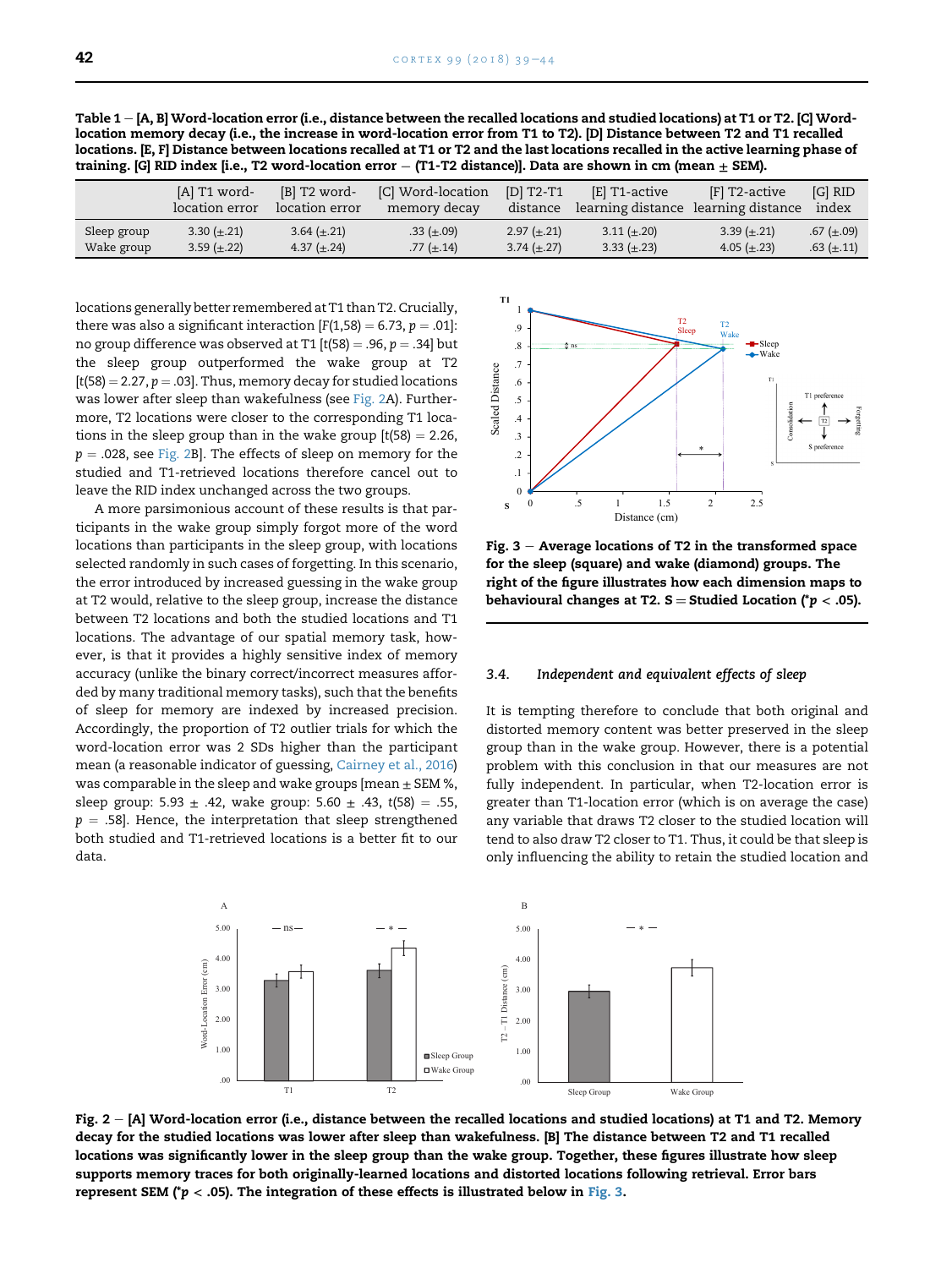that the effect found for T2-T1 distance is a consequence of this lack of independence. We therefore carried out an additional analysis to demonstrate that there were independent and equivalent benefits of sleep for the studied locations and the locations retrieved at T1.

The three locations of any word box in our experiment  $$ studied (S), T1 and T2  $-$  can be thought of as defining a triangle in the space of the computer screen (see [Fig. 1B](#page-2-0)), with these triangles spread out across the full space depending on the locations of the three components. We aligned these triangles on a trial-by-trial basis to a common co-ordinate system (see [Fig. 3](#page-3-0)). The triangles were translated so that S was at the origin for all trials. They were then rotated about the origin so that the line from S to T1 was aligned to the y-axis, and the triangle was rescaled so that this line had a length of 1 cm for all trials. This aligned the triangles such that T1 occupied the position (0,1) for all trials. The x-axis on this co-ordinate system represented the distance from T2 to the S-T1 line (triangles were flipped if necessary to ensure that all these distances were positive).

The value of this alignment is that it produces T2 locations in a two-dimensional orthogonal space for which the y dimension represents the position of T2 along the line between S and T1. T2 locations can then be assessed in terms of the relative "draw" of both the S and T1 locations for the sleep and wake groups separately. As such, if sleep preferentially consolidates studied or T1-retrieved locations then one would expect sleep participants to have respectively lower or higher T2 y-values than wake participants. Equivalent consolidation of studied and T1-retrieved locations in sleep, by contrast, would predict no group difference. The T2 y-values showed no difference between the sleep and wake groups [mean  $\pm$  SEM, sleep: .81  $\pm$  .07; wake: .79  $\pm$  .07; t(58) = .268, p = .79].

Crucially, the x-values for T2 in this space represent the combined draw of S and T1. Here, there was a clear group difference [mean  $\pm$  SEM, sleep: 1.58  $\pm$  .12; wake: 2.08  $\pm$  .16;  $t(58) = 2.47$ ,  $p = .016$ . In sum, this subsidiary analysis supports the conclusion of the main analyses: T2-retrieved locations were influenced by stronger memories for both studied and T1-retrieved locations in the sleep group compared with the wake group.

# 4. Discussion

We examined the effects of sleep on the consolidation of word-location memories following RID. Three possible outcomes were envisaged, with sleep benefitting only the distorted (T1) locations, sleep benefiting both the studied and the distorted locations  $(S + T1)$  or sleep preferentially benefiting the original locations (S). Our data support the second possibility and provide novel evidence that sleep strengthens both original and distorted memory traces following RID.

These findings are in line with the MTT model of memory [\(Moscovitch](#page-5-0) & [Nadel, 1998; Nadel](#page-5-0) & [Moscovitch, 1997; Winocur](#page-5-0) [et al., 2010, 2013\)](#page-5-0), which proposes that a new hippocampal trace is encoded every time an episodic memory is retrieved. These multiple hippocampal traces are thought to underpin an episodic memory for as long as it is available, and support the development of a neocortical representation that captures the gist of the original experience. From this perspective, erroneously recalled information may be stored as a new hippocampal trace during retrieval, causing memory distortion. Over time and numerous bouts of retrieval, gist-like representations may become increasingly inaccurate as the neocortex draws upon many of these distorted hippocampal memory traces. It should be noted, however, that the present findings have no bearing on questions concerning the continued relevance of hippocampal networks for episodic memory retrieval.

This study provides the first evidence that sleep has independent and equivalent benefits for original and distorted memory content. In the context of an efficient memory system that continually updates and evolves, it can be optimal to use an offline consolidation process that strengthens multiple memory traces rather than just specific information [\(Dudai, 2012;](#page-5-0) [Schacter et al., 2011\)](#page-5-0). Consolidating only the original memory content would maintain precision but prevent adaptive updating. On the other hand, strengthening only updated memory content following retrieval would lead to an escalation of the distortion that retrieval can introduce. Instead, a consolidation process that strengthens both an original and updated memory trace would lead to both traces contributing to the subsequent retrieval process, with only a relatively small cost in precision.

This account of our data suggests that memory stabilisation in sleep facilitates the integration of original and distorted memory traces during subsequent retrieval. However, we cannot rule out the possibility that our findings, to some extent at least, may also reflect an influence of memory integration during sleep itself. Indeed, many studies have suggested that memory integration is enhanced by sleep ([Dumay](#page-5-0) & [Gaskell,](#page-5-0) [2007; Tamminen, Lambon-Ralph,](#page-5-0) & [Lewis, 2013; Tamminen,](#page-5-0) [Payne, Stickgold, Wamsley,](#page-5-0) & [Gaskell, 2010\)](#page-5-0), raising the possibility that sleep in the current study supported the amalgamation of original and distorted memory traces into a composite representation. In this scenario, locations retrieved after sleep (vs wake) would retain more features of both the studied and previously retrieved (T1) locations, and, as we observed, would be placed closer in distance to each. Teasing apart the relative contributions of sleep-dependent memory stabilisation and integration to adaptive memory updating will be an important challenge for future research.

Our data are pertinent to understanding the temporal dynamics of memory updating. In earlier work, [Bridge and Paller](#page-5-0) [\(2012\)](#page-5-0) observed RID following a 24-h delay between the training phase and retrieval phase in which distortion took place. Their findings are reminiscent of reconsolidation, where remote memories are labilised as a result of reactivation and become prone to disruption by interfering information [\(Nader](#page-5-0) & [Hardt, 2009; Tronson](#page-5-0) & [Taylor, 2007\)](#page-5-0). Central to the reconsolidation hypothesis, however, is that memories have already undergone a significant initial period of consolidation before being reactivated and destabilised, which often occurs over ~24 h in human studies [\(Forcato et al., 2007;](#page-5-0) [Hupbach, Gomez, Hardt,](#page-5-0) & [Nadel, 2007\)](#page-5-0). In the current study, RID was observed when the first retrieval phase took place immediately after encoding, meaning that memory stabilisation had not occurred. Memory updating via retrieval alone therefore appears to unfold in the absence of any significant delay between training and test.

In summary, retrieval promotes memory updating via the storage of retrieved information, sometimes causing